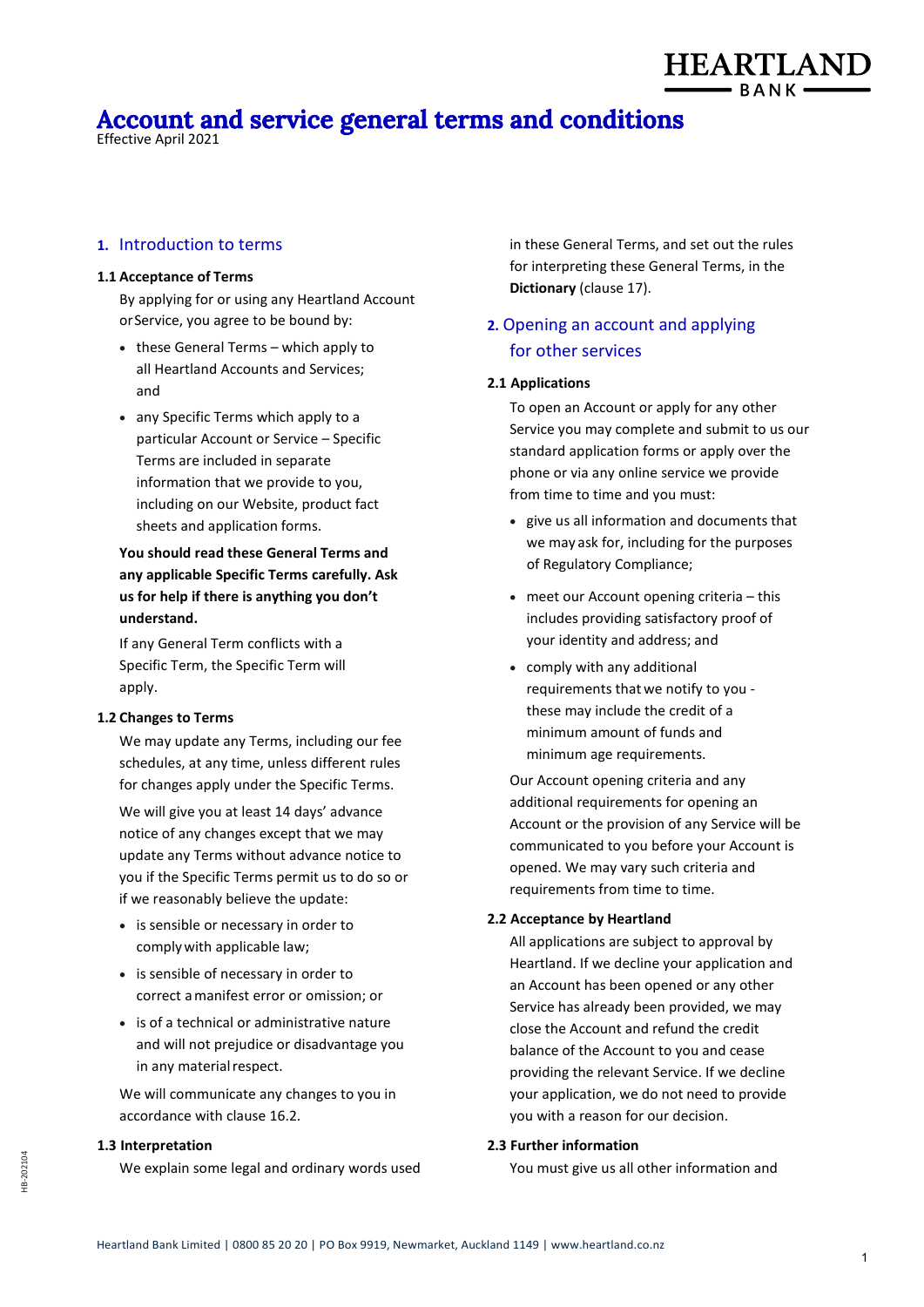documents that we may ask for at any time in connection with any of your Accounts or your use of other Services, including for the purposes of Regulatory Compliance.

# **3.** Operating your account

#### **3.1 Instructions and security**

We may accept instructions in person, in writing (which may be by means of an electronic message), by telephone, via any online service we provide fromtime to time, or by any other means acceptable to us.

If we receive instructions that we reasonably believe to be from you or an Authorised Person, you authorise us to, at our discretion:

- act on those instructions; or
- decline to act, or delay acting, on those instructions where we consider we have a good reason to do so
	- including for the reasons set out in clause 4.2; or
- rely on those instructions without any further enquiry or verification; or
- take further steps to verify such instructions.

We may, as part of our security procedures or for training purposes, record and retain your instructions, including instructions received by telephone.

#### **3.2 Authorised persons**

In some circumstances, we may be required or permitted by law to allow someone else to operate your Account, including making payments out of your Account. For example, if you become incapable or bankrupt or in the event of your death.

#### **3.3 Accuracy of information**

You are solely responsible for ensuring that any instructions we receive from you or an Authorised Person are given clearly, completely and accurately.

We may require you or an Authorised Person to prove your (or their) identity and address to our satisfaction and provide additional information about you or them and/or your use of any Service from time to time.

#### **3.4 Errors and discrepancies**

You must maintain appropriate systems and controls to ensure that unauthorised, forged or fraudulent instructions are not given to us.

You must check your Account, statements and other Account information we give you. You must notify us immediately if you believe there are any errors, discrepancies or unauthorised transactions. If we make an error, we will correct it as soon as possible and we will refund you any fees or charges you have paid as a result of the error.

You must give us any help we reasonably ask for to deal with any such unauthorised access to your Account or use of any other Services.

## **3.5 Statements**

If we say we will provide you with statements relating to your Account, we may provide them in either a printed or electronic form, on a monthly, quarterly or annual basis as agreed, or as required by law.

## **4.** Payments

#### **4.1 Priority of payments**

An Account may be able to be operated by deposits, withdrawals, transfers, direct credits, direct debits or automatic payments or other means provided by us from time to time. We may determine the order of priority of payments from an Account, and may set transaction limits or daily limits that restrict your ability to confirm payment instructions, for any one transaction or any transactions within a day, to a specific dollar amount.

# **4.2 Instructions**

We will endeavour to make payments as properly instructed, but we are not liable for any inaccuracy or delay in payment, or any omission to make a payment due to circumstances beyond our control. We may stop or alter a payment without advance notice if circumstances reasonably require us to do so.

Without limiting our ability to suspend Services (as set out elsewhere in any Terms, including clause 12 of these General Terms), we may refuse to carry out a transaction at any time if: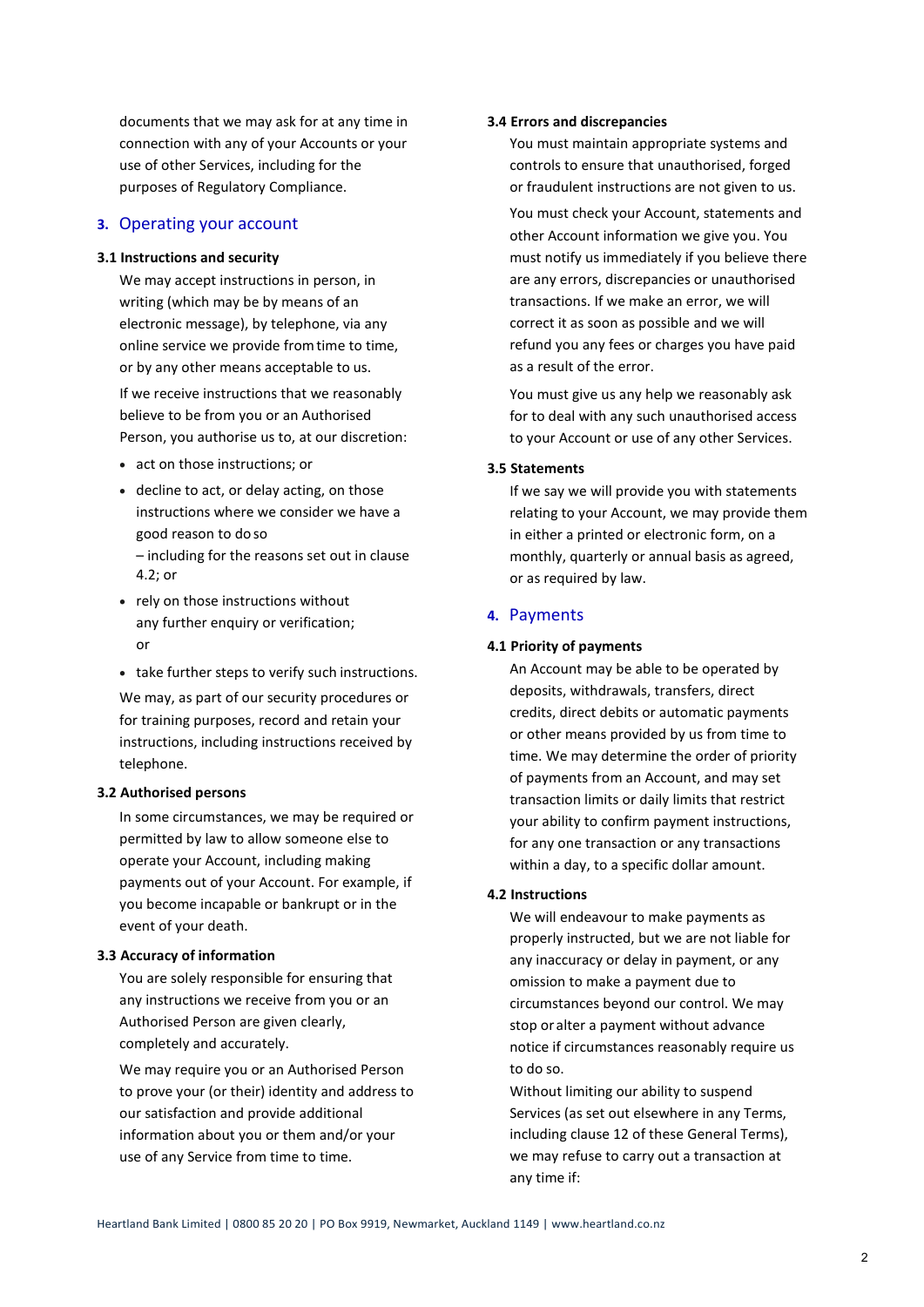- the transaction seems unusual compared with the way you normally use your Account or a particular Service (such as by way of our online services or by use of your Card);
- we consider it necessary to protect the security of the Services provided to you (such as the security of a Card or the security of our online services);
- we believe that carrying out the transaction may give rise to a cause of action against us;
- you exceed a limit applicable to the relevant Services (such as, for Card use, a daily limit on cash withdrawals made by using the Card);
- there is a dispute between, or we receive contradictory communications from, you and an Authorised Person;
- you or an Authorised Person do not meet our identification requirements at any time; or
- we are complying with a court order or we consider it necessary for the purposes of Regulatory Compliance.

## **4.3 Declined or reversed payments**

You must ensure that there are sufficient funds available to meet debit deductions from an Account. We may decline or reverse payments if there are insufficient funds in your Account or if other circumstances reasonably require us to do so.

#### **4.4 Cleared funds**

Funds paid into your Account may not be available for you to withdraw until the payment is cleared. If we permit you to draw against uncleared funds, we are providing credit and you must repay us (including interest and charges) if any payment into your Account is reversed.

## **4.5 Unarranged overdrafts**

We may, at our discretion, honour withdrawal requests from your Account even if you do not have sufficient funds in that Account to meet the payment (unarranged overdraft). You must repay us the amount of any unarranged overdraft and our unarranged

overdraft fee applicable at the date of the unarranged overdraft within 5 business days of the unarranged overdraft being made or immediately if we ask you to do so. The unarranged overdraft fee that is applicable is set out in Heartland's Account and Service Fee Guide from time to time, which is available on our Website.

## **4.6 Direct debit authorities**

Any direct debit authority you give to us will remain in full force and effect until:

- we receive written notice of cancellation of thedirect debit authority;
- your Account is closed you are responsible for cancelling any direct debits into or out of your Account;
- the business or other organisation authorised to collect the payments cancels the direct debit authority.
- **4.7 Mistaken payments and payments in error** If funds are credited to your Account by mistake, we may, at our absolute discretion, reverse such credit without notice to you and you will be liable to repay any such amount. Any payments you have made in error may only be able to be recovered with the consent of the holder of the Account they have been paid into.

## **4.8 Set-off of overdue amounts**

You authorise us, at any time, to set off money owed by you to us against funds to the credit of any Account, or any other amount we owe to you.

For this purpose, you authorise us to transfer funds from one Account to another and to break any term deposit (break fees are not applicable if we break a term deposit for this purpose). We may take any of these steps without your prior approval but we will notify you of the steps we intend to take, or have taken, as soon as possible.

## **5.** Passwords and security

You are responsible for ensuring the security of your Password. This includes:

• not keeping a written copy of it or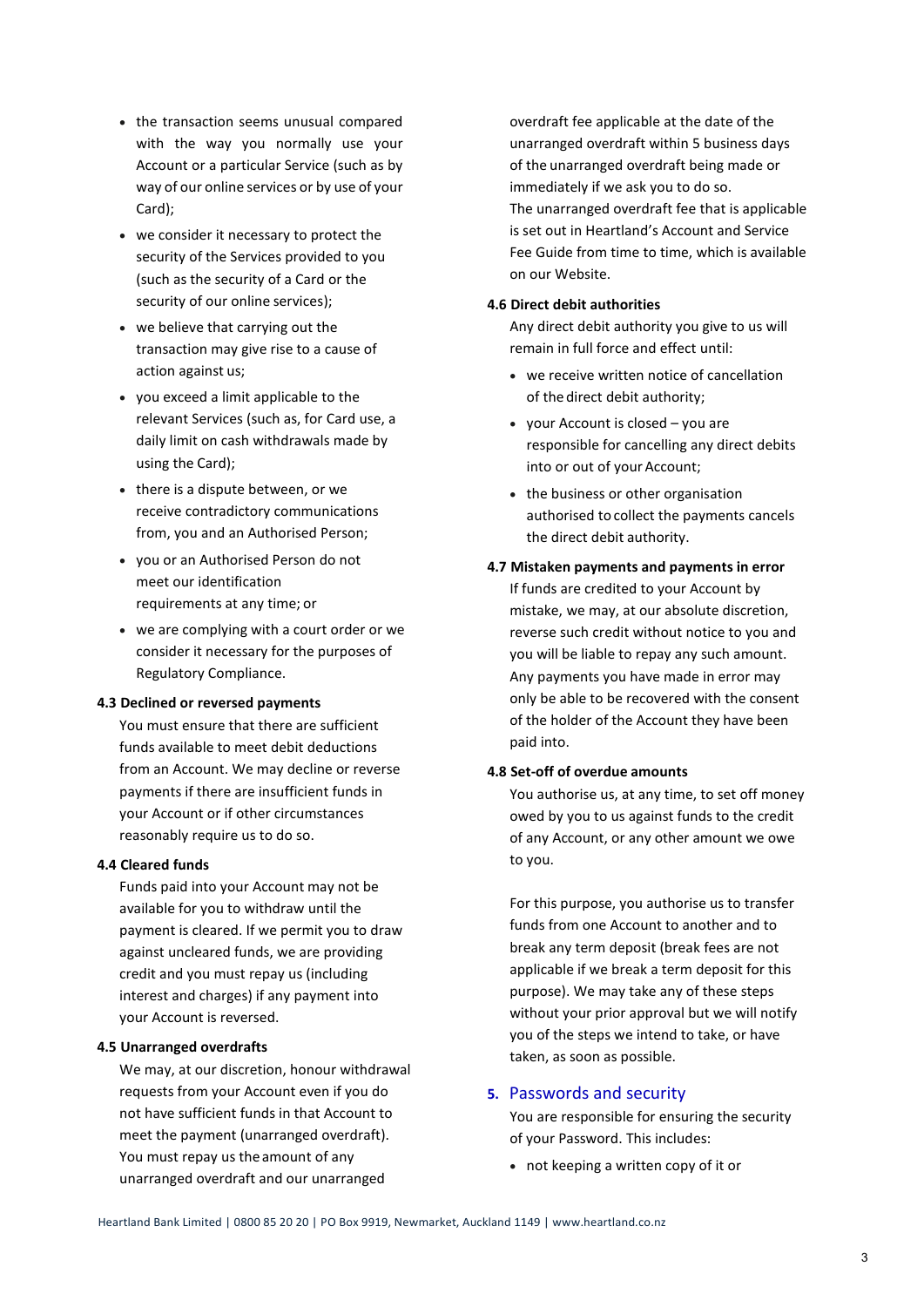otherwiserecording it anywhere (including in electronic form);

- not choosing a Password which is the same as, or similar to, any other personal identification or which consists of personal data that may easily be guessed or identified as relating to you, or is an obvious combination of letters and numbers (for example, birth date, family,pet or street names, telephone numbers, sequential numbers);
- not sharing your Password with anyone (including the police or your family) please note that we will never ask for your Password in an email or through a link within an email;
- not sharing your personal identification numbers (PINs) with any person, including our staff;
- periodically changing your Password;
- in relation to online services, ensuring that you are not observed when entering your Password on a computer;
- in relation to the use of Cards, ensuring that no one can see you enter your Password at ATMs or when using EFTPOS, or see your Card details when usinga computer to shop online;
- never emailing your Card details to any person; and
- when using your Card online, ensuring that you are on a secure webpage.

**You must notify us immediately if your Password or PIN has become known to anyone other than you.**

# **6.** Cards

## **6.1 Issued cards**

Cards issued to you for use in connection with any Service belong to us, and must be returned immediately if we request you to do so.

You must sign your Card as soon as you receive it. Keep your Card in a safe place and do not let anyone else use your Card. Always remember to take your Cards back after using them.

#### **6.2 Lost and cancelled Cards**

**You must notify us immediately if your Card is lost, stolen or fraudulently used.** We may cancel or replace a Card at any time without advance notice to you if circumstances reasonably require us to do so.

## **6.3 Additional cardholders**

If you would like someone else to have access to your Account, you may request us to issue an additional Card to that person. We may (at our discretion) accept or refuse the request. If an additional Card is issued:

- you must make sure that the additional cardholder is aware of, and accepts, all applicable Terms (including, without limitation, the Terms relatingto Passwords and security); and
- you are responsible for all use of the additional Card, and all transactions made using theadditional Card will be treated as transactions made by you.

#### **6.4 Using your Card**

You may use your Card to make transactions in New Zealand and overseas with any merchant or bank displaying your Card symbol.

Once you have made a transaction using your Card, it cannot be cancelled. We will not be liable:

- if you are unable to use your Card for any reason, whether to complete a purchase or to withdrawfunds from an ATM;
- if a merchant refuses to accept your Card; or
- for any defect or deficiency in goods orservices acquired through the use of your Card.

#### **6.5 Additional fees and charges**

A merchant may charge you a fee for using your Card. A fee may apply for using your Card at an ATM. Overseas transactions may be subject to fees, exchange controls or other government charges, duties and taxes. All such charges are your responsibility.

## **6.6 Pre-authorised transactions**

A bank or merchant may seek a pre-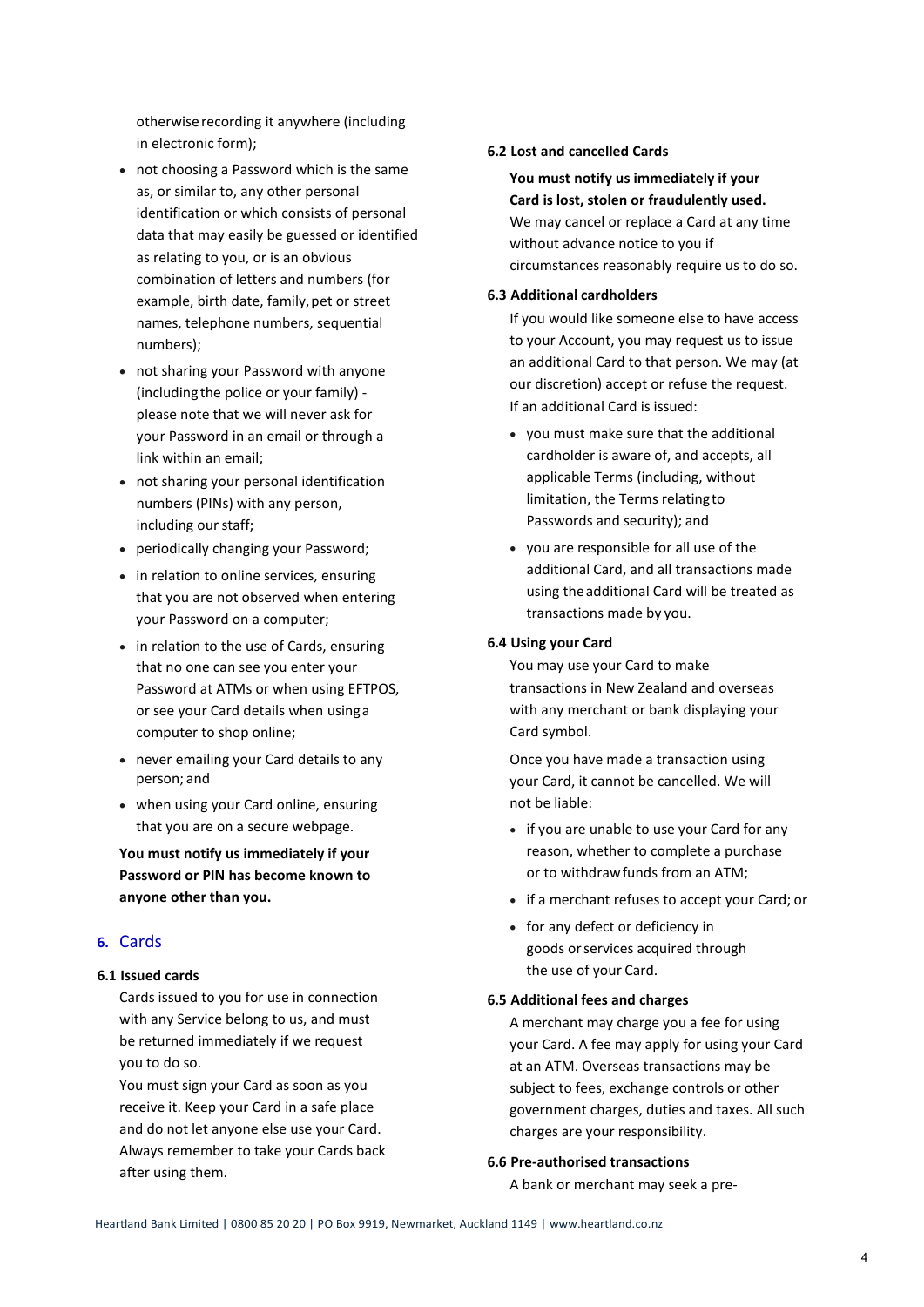authorisation in relation to a transaction on your Card, to establish that there are no restrictions on the Card and that there are sufficient funds for the transaction. If the actual value of the transaction is not known, the bank or merchant may obtain a preauthorisation for an estimated value of the transaction. Once pre-authorisation is obtained, the available funds on your Card Account will be reduced by the value of the pre-authorised amount until a transaction matching the pre-authorisation is processed, or, if no matching transaction is processed, for up to four business days.

## **7.** Interest and charges

#### **7.1 Fees and Charges**

You agree to pay and authorise us to debit from your Account:

- all fees and other charges relating to the use of the Services. The fees and charges that are applicable are set out in Heartland's Account and Service Fee Guide from time to time, which is available on our Website; and
- any other amounts that you owe us. This may include government charges and the cost of enforcing or attempting to enforce our rights under any Terms and any applicable law - including legal expenses and recovery and collection costs.

We may debit any such amounts to an Account even if that causes that Account to become overdrawn or increases an existing overdraft on that Account.

## **7.2 Interest**

We calculate interest we pay on a daily basis. We pay interest, if any, monthly by crediting it to your Account.

## **7.3 Withholding tax**

We are legally required to deduct withholding tax directly from any interest credited or paid to you. If you have not supplied your Inland Revenue Department (IRD) details, we may have to make the deductions at a higher tax rate.

If you are non-resident for New Zealand tax

purposes, we are legally required to deduct from any interest credited or paid to you either a non-resident withholding tax at the relevant country rate or non- residents approved issuer levy, and pay such amount to the IRD. You are required to inform us when your non-resident status changes and/or you obtain residency in New Zealand.

# **8.** Online services

By using any online services provided by us from time to time, you consent to our online services terms of use (which are available on our Website). We can change those terms of use from time to time in accordance with their terms.

## **9.** Deposit Bags

#### **9.1 Use of Deposit Bags**

You must follow the instructions on the Deposit Bag and complete each field of the Deposit Bag (as applicable). Otherwise we may, at our discretion, return a Deposit Bag to you without processing the deposit.

All Deposit Bags remain the property of Heartland and must be returned to us if we so request.

You will not place anything flammable, explosive, harmful, noxious or dangerous in a Deposit Bag.

#### **9.2 Processing a Deposit Bag**

We may in our discretion reject or return a Deposit Bag:

- if the deposit is not in New Zealand currency (in cash);
- if the Deposit Bag is not properly sealed or hasbeen opened or otherwise tampered with;
- if the Deposit Bag contains more than \$9,999.99 incash and your identity has not been verified by us; or
- otherwise in accordance with these General Terms.

Unless previously agreed, we will not process any deposit in a foreign currency.

If you wish to deposit \$9,999.99 or more of cash in one Deposit Bag then the Deposit Bag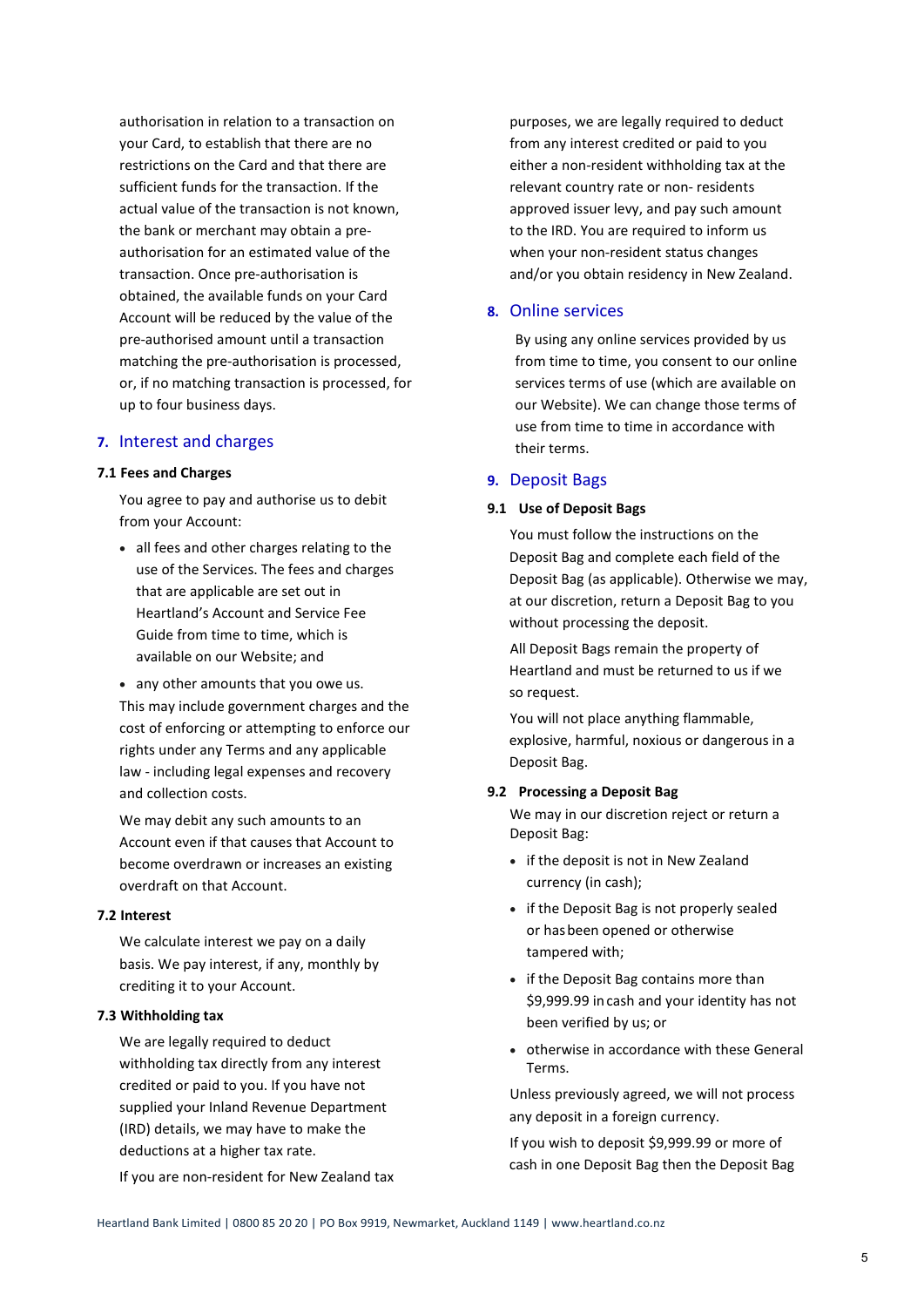must be taken to a counter in the relevant branch and your identity verified.

Deposit Bags may be opened and the contents may be counted under video surveillance.

Deposit Bags provided to a Heartland employee or placed in a specially marked drop box in applicable branches on a business day will be treated as received on that business day.

On the business day that the Deposit Bag is received, we will credit the nominated Account with the amount recorded on the Deposit Bag or on the deposit slip in the bag (as applicable). However, we reserve the right to count the contents of the Deposit Bag at a later time and make adjustments for any discrepancies between the amount recorded on the Deposit Bag or deposit slip (as applicable) and the amount in the Deposit Bag.

If the deposit amount recorded on a Deposit Bag differs from the amount enclosed within the bag, we will notify you of our action taken and, if we have credited the nominated Account with the amount on your Deposit Bag, we reserve the right and you authorise us to:

- debit the nominated Account with any shortfall; or
- credit the nominated Account with any excess.

If you disagree with our count of the contents of the Deposit Bag, you may request that we conduct, to the extent possible, a review and reconciliation of the count. We will adjust your nominated Account accordingly if, in our reasonable opinion, we have made an error in the initial count of the Deposit Bag.

If you did not follow the instructions on the Deposit Bag or fully complete each field on the Deposit Bag then we may count the contents of the Deposit Bag and credit the nominated Account with the total amount of the contents of the Deposit Bag.

Delays in processing the contents of the

Deposit Bag (and, therefore in crediting the nominated Account) may occur in the event of the incorrect preparation of a Deposit Bag or deposit details by you.

#### **9.3 Unsealed/tampered with Deposit Bags**

If we receive a Deposit Bag which is not properly sealed or has been tampered with, we may refuse to accept it. We may:

- count the contents and credit your nominated Account for that amount and notify you if this amount is different to the amount specified on the Deposit Bag; or
- notify you, in which case you can collect the Deposit Bag from the branch where it was deposited.

#### **9.4 Agent**

You agree and consent to us authorising an agent to perform for us any one or more of the tasksinvolved in:

- collecting, accessing and perusing your information and checking and verifying the contents of any Deposit Bag in order to process each deposit made by you; and
- generally administering your deposits in accordance with these General Terms.

## **10.** Special types of customers

## **10.1 Joint Accounts**

All Customers in a joint Account are both individually and jointly liable for any money owing on the Account and for complying with all applicable Terms.

*means we can sue all Customers in a joint Account together, or any Customer in a joint Account individually, for the full amount owed to us.*

Any one of the Customers of a joint Account can operate the Account separately (including making anywithdrawal) unless you instruct us in writing that two or more Customers are required to operate your joint Account. However, we may, at our discretion, make enquiries and confirm instructions with any other Customer of a joint Account. If you instruct us that two or more Customersare required to operate your joint Account, any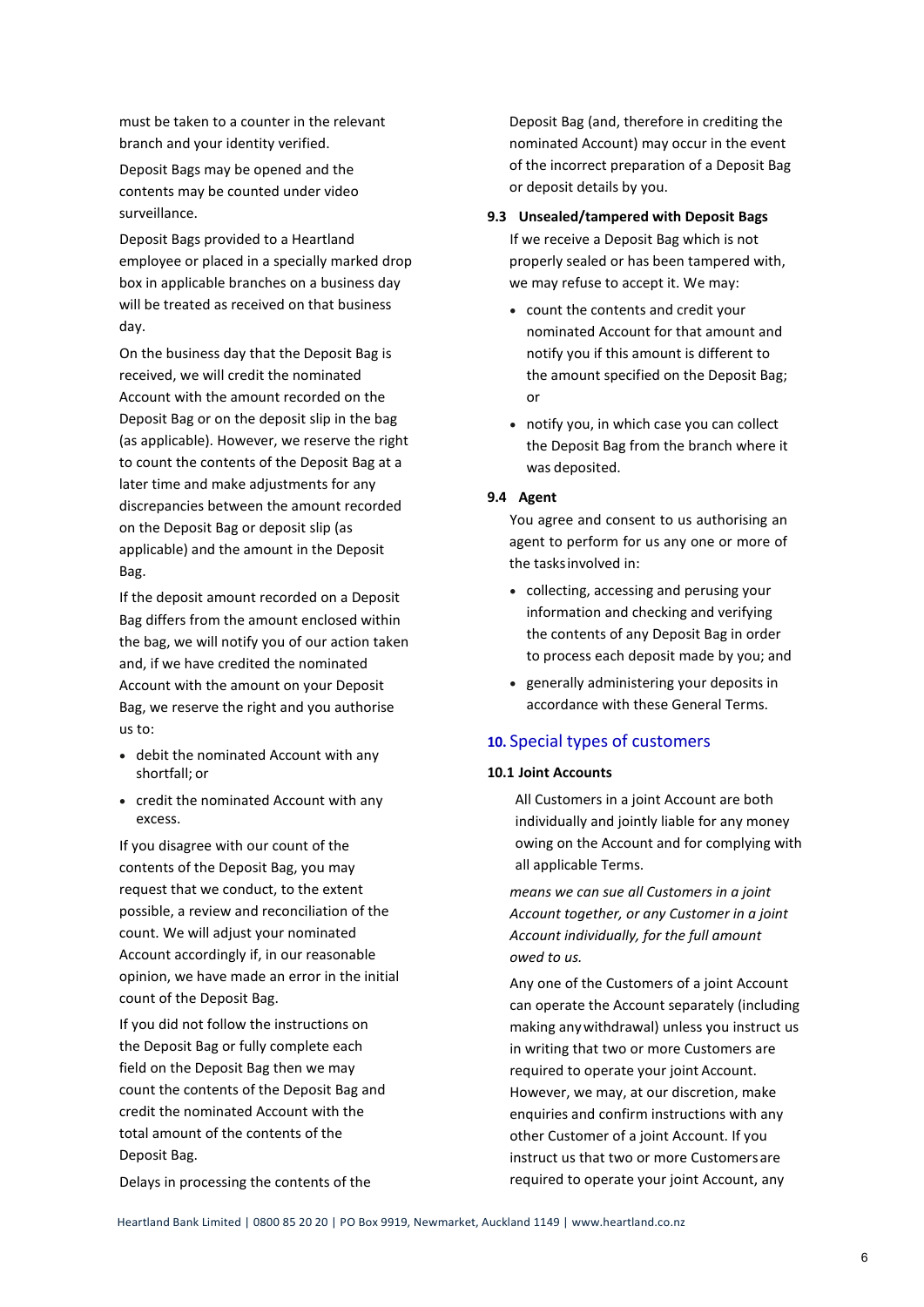one Customer will still be able to access the Account for non- transactional matters, such as requesting a statement.

In actioning the instructions of any one Customer of a joint Account, we will not be liable to any other Customer of the joint Account (unless you have instructed us in writing that two or more Customers are required to operate your joint Account).

Where we receive a deposit in favour of one Customer of a joint Account, we may credit it to the joint Account, unless instructed in writing by that Customer to pay it into a separate Account in that Customer's name.

If one Customer of a joint Account should die, the other remaining Customer(s) is granted full authority to operate the Account. The death of a joint Customer does not discharge any liability to us.

Unless a Customer of a joint Account notifies us in writing that each joint Account Customer wishes to receive disclosures, notices and other communications (including for the purposes of the Credit Contracts and Consumer Finance Act 2003) in connection with a joint Account separately, each joint Account Customer appoints each other joint Account Customer as their agent to receive such disclosures, notices and other communications on their behalf and agrees and acknowledges that they receive any such disclosures, notices and other communications on behalf of other joint Account Customers as their agent. *This means that a notice we send to one of you will count as a notice to all of you.*

We may accept, for payment into your joint Account, any payment in favour of any one or more joint customers. We are no longer issuing or accepting cheques.

If a joint Account Customer asks to be removed from the joint Account, we will remove that Customer and advise the other joint Account Customers. The joint Account Customer that has been removed will continue to be individually and jointly liable for any money owing on the Account at the date the joint Customer is removed until full repayment is made.

## **10.2 Trusts, partnerships and limited partnerships**

If, in connection with any Services, any person is acting as a trustee, partner or general partner for the Customer, each such person promises that (without our prior written consent) there will be:

- no change to the trustees, partners or general partner;
- no change to the terms of the relevant trust, partnership or limited partnership;
- no vesting or final distribution of the assetsor capital or the trust, partnership or limited partnership; and
- no winding-up, dissolution or terminating event of the trust, partnership or limited partnership.

In enforcing any obligations under any Terms against a trustee, partner or limited partnership, we may have full recourse to the assets of the relevant trust, partnership or limited partnership (as applicable). For this purpose, we will be subrogated to the right of indemnity of each trustee, partner or general partner (whether from the trust, partnership or limited partnership assets or otherwise) and you promise that there will be no restriction on any such right of indemnity. Subject to clause 11.3 of these General Terms, each trustee, partner or general partner also has unlimited personal liability, jointly and severally with each other trustee, partner or general partner (as applicable), to us under any Terms.

#### **10.3 Independent trustees**

If, in connection with any Services, any person is an independent trustee, that independent trustee will have no personal liability to us under any Terms except in respect of any loss or cost that we incur as a result of:

• that independent trustee being unable to recover (in whole or in part)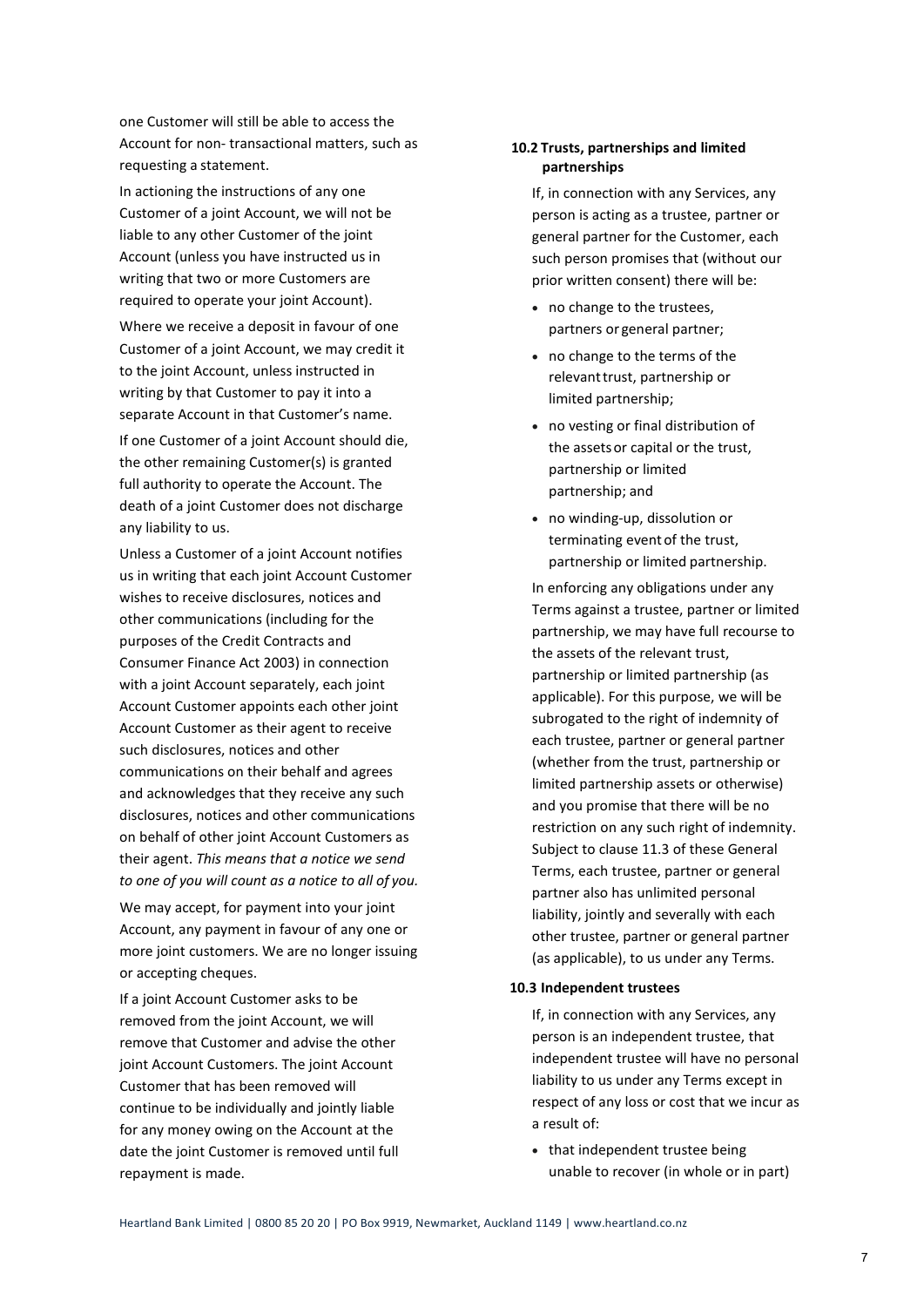from the trust assets because that independent trustee has acted without power or improperly in relation to the trust;

• any statement made by that independent trustee in a trustee's certificate (or any similar certificate, promise or statement) being misleading or untrue in a material respect when made; or

fraud, negligence or wilful default on the part of that independent trustee (including, for the avoidance of doubt, any fraud, negligence or wilful default on the part of that independent trusteethat results in a breach of any promise in clause 11.2 above), and in each such case, that independent trustee will have unlimited personal liability.

#### **10.4 Other special types of Customers**

We may notify you of other Terms that apply if you are a special type of Customer not mentioned above (for instance, an executor or administrator of an estate, or an unincorporated society).

#### **11.** Suspension or cancellation

## **11.1 Your rights to end your banking relationship with us**

You may end your banking relationship with us at any time subject to, in the case of a particular Service, the Specific Terms of that Service.

## **11.2 Our rights to end our banking relationship with you**

We may close your Account and withdraw any Services we provide to you at any time. We will not normally close your Account or withdraw any Services unless we have given you at least 14 days' advance notice. However, we may close your Account or withdraw any Services without advance notice if we consider we have a good reason to do so. For example if:

- you have acted unlawfully;
- we are complying with a court order;
- we believe there is a risk of fraud or security breach; or
- we determine that, as a result of our

Regulatory Compliance obligations, we are no longer reasonably able to keep your Account open or continue to provide any Services.

#### **11.3 Funds at the time your Account is closed**

When an Account is closed, any funds remaining in that Account at the time of closure will be returned to you, less fees, charges and any other amounts that you owe to us plus or minus interest applying to those funds.

We may also keep enough money to adhere to any court order or other legal requirement. If there is a dispute over the funds, we may not be able to return them to you until the dispute is resolved.

## **12.** Liability

## **12.1 Your liability**

You are liable, and you indemnify us, for all loss, including loss suffered by us, any of our customers, or any other person, relating to your Account or use of the Services at any time, unless we have acted fraudulently or negligently.

Without limiting the above, you are liable, and you indemnify us, for all loss, including loss suffered by us, any of our customers, or any other person as a result of:

us acting on any instructions that we receive and that we reasonably believe to be from you (or an Authorised Person) in accordance with any Terms;

- us acting on any instructions that we receive and that we reasonably believe to be from you (or an Authorised Person) in accordance with any Terms;
- your misuse of our online services; or
- unauthorised access to or use of your Account or Services caused by your fraud or negligence, or which you have contributed to by failing to comply with any Terms.

However, if you have not acted fraudulently or negligently and have not contributed to or caused losses from unauthorised use of any Account or other Services, your liability for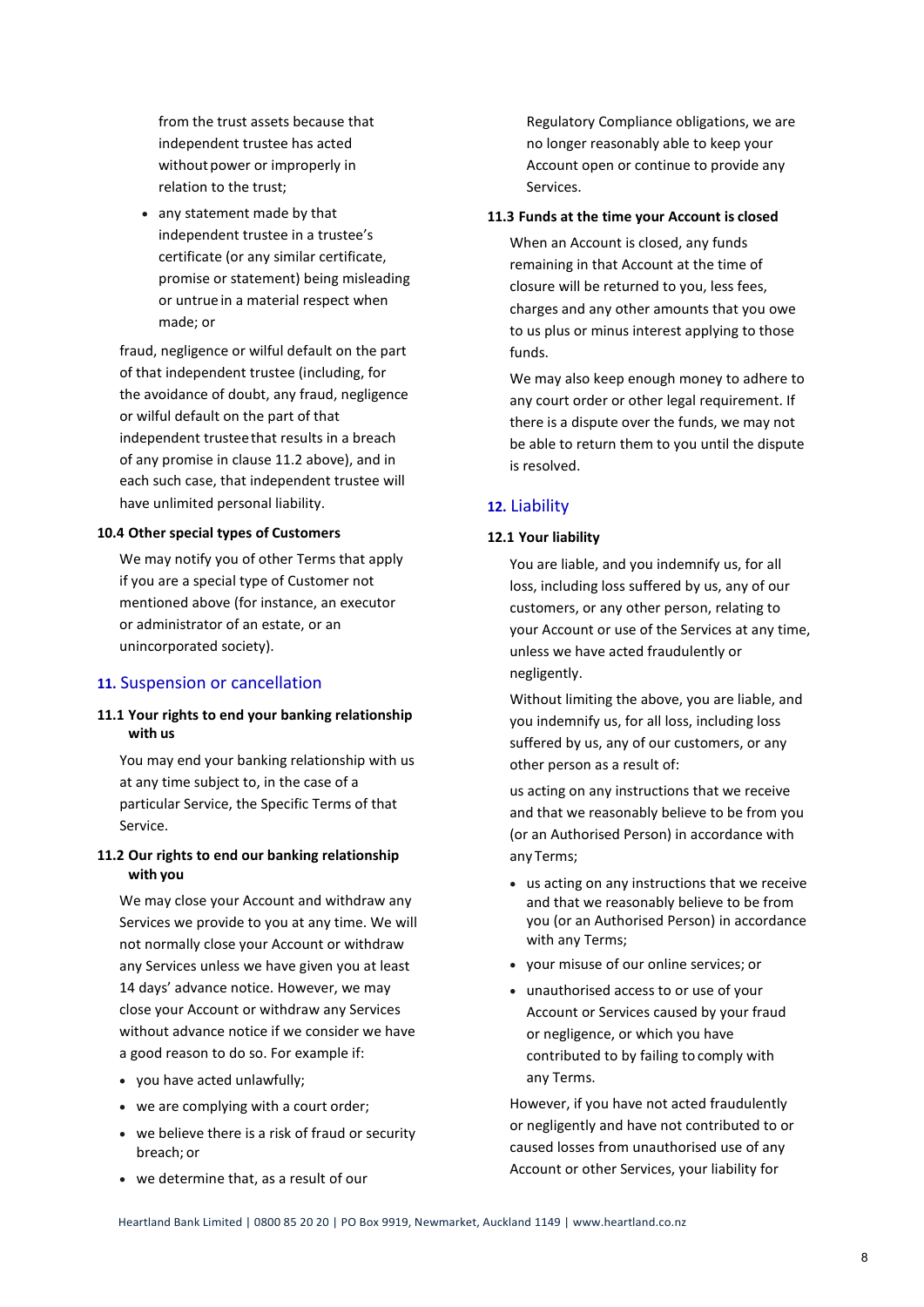any loss from an unauthorised transaction occurring before we receive written notification from you of unauthorised use of your Account, is limited to:

- the balance of your Account, including any pre- arranged credit; or
- the actual loss at the time you notify us, up to any transaction limit applicable to your Account.

## **12.2 Our liability**

To the extent permitted by law, we are not liable to you in contract, tort (including negligence) or otherwise and accept no responsibility for any loss suffered by you or any other person which arises in connection with any one or more of the following:

- your use of, or inability to use, our online services, the Deposit Bags, telephone banking or the Websites (in particular, we do not warrant the accuracy, adequacy or completeness of the information contained on any Website);
- any unauthorised use of your Password;
- Heartland acting in accordance with any Terms (including acting, declining to act, or delaying acting, on any instructions in accordance with any Terms);
- any discrepancy between our count and your count of the contents of the Deposit Bag;
- any loss or theft from or of a Deposit Bag otherthan to the extent that you have received an acknowledgement of receipt from us;
- any loss or theft from or of a Deposit Bag otherthan to the extent that fraud, negligence or recklessness of us or our employees caused or contributed to the loss or theft;
- any matters outside our control;
- any loss caused by you, or anyone acting on your behalf, providing us with incorrect information;
- the loss or destruction of any documents or data, or any delay in other instructions;
- any delay in transferring funds to or from yourAccount; or
- the closure or suspension of any Account or the provision of Services.

#### **13.** Privacy and information sharing

#### **13.1 Our Privacy Statement**

By using any Services, you (if you are an individual) consent to the collection, use, disclosure, storage and processing of your information in accordance with the Privacy Act 2020 and our privacy statement (which is available on the Website). We can change our privacy statement from time to time in accordance with its terms.

Clauses 14.2 to 14.6 summarise some important information from the Privacy Statement as at the date of this Agreement.

## **13.2 What information we collect about you**

We collect various types of personal information about you and the Guarantor (if an individual), which may include that Relevant Party's name, age, gender, address, contact details (including phone numbers and email addresses), image, biometric data and financial information, including payment information. If the information we request from or about a Relevant Party is not provided, we may not be able to provide the requested services.

## **13.3 How we collect information about you**

We collect information about you when you interact with us, including when you:

- (a) apply for a loan (or commence the process for applying for a loan), including when youprovide personal information when completing this Agreement;
- (b) visit our website;
- (c) contact us with queries or feedback; and
- (d) subscribe to receive marketing communicationsfrom us.

You also authorise us to collect information about you from third parties including credit reporting agencies, your present or former creditors and insurance companies, identification service providers, your referees,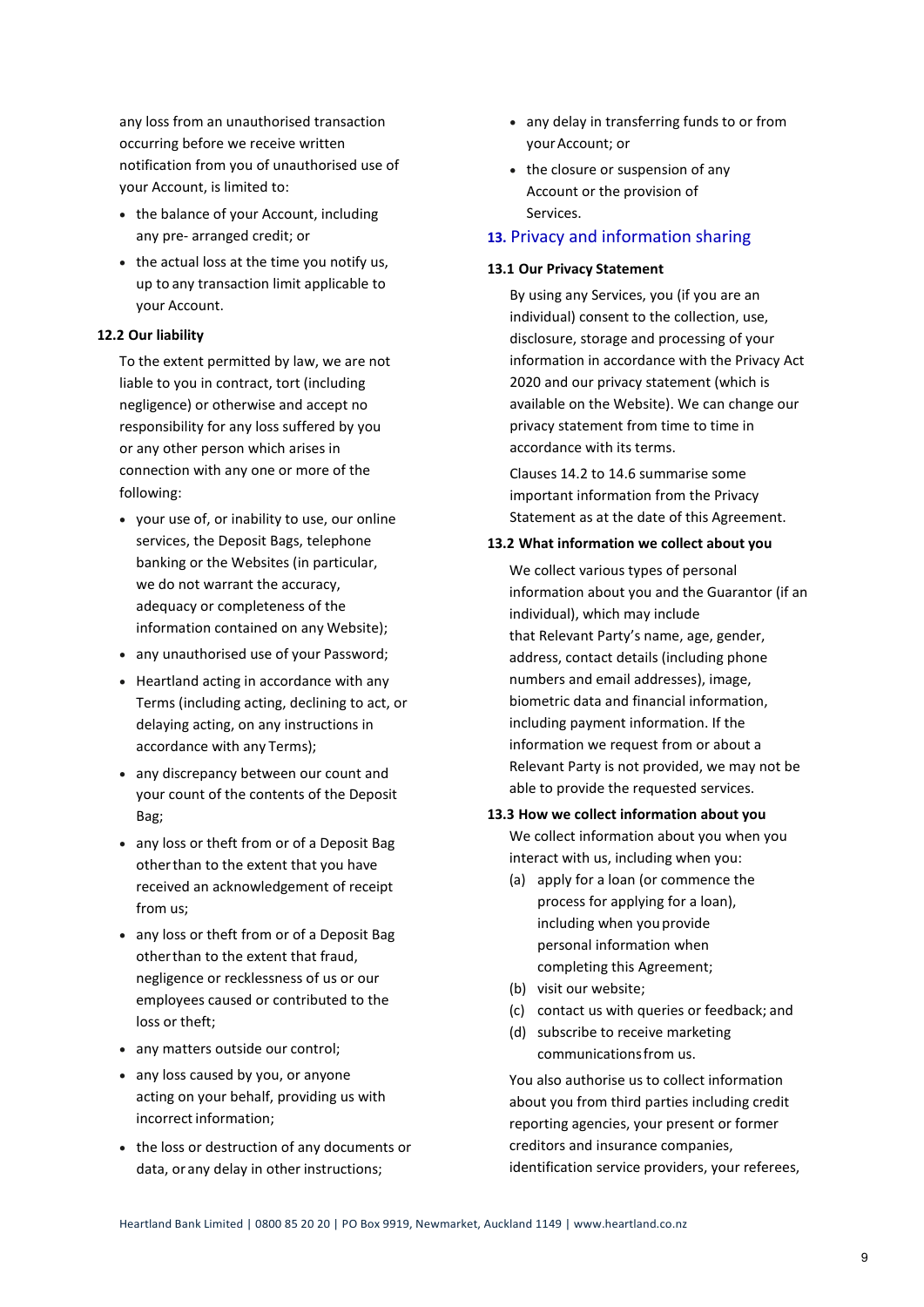government agencies, and your past and present employers and business partners. We may do this to confirm your identity, verify your current credit obligations, help us assess your ability to meet repayment obligations and make credit decisions, and to provide you with quotations for the cost of credit.

# **13.4 Your rights to request access to and correction of your information**

If you are an individual, you have the right to access and request correction of information we hold about you. You can do so by contacting us.

## **13.5 What we can do with your information**

Subject to any update to our privacy statement in accordance with clause 14.1 (which applies if you are an individual), information that we collect, or that is provided to us, about you may be used by us for the following purposes:

- consider your application for an Account or any other Service (and any future applicationinvolving you) including to establish and verify your identity and to assess your creditworthiness and financial position from time to time;
- carry out our business functions and activities;
- collect amounts you owe us, including taking enforcement action and to notify credit reporting agencies of your repayment history and account details;
- exercise our rights and fulfil our obligations under any Terms and any other agreement with you;
- exercise our rights and fulfil our obligations for the purposes of Regulatory Compliance;
- generally administer and monitor Services provided to you (or any related entity); and
- provide information about our other Services, orthe services of selected third parties in which we think you may have an interest, including by post, telephone and electronic message – **you can opt out of receiving information about our other**

# **services and/or the services of selected third parties by telling us in writing.**

#### **13.6 Who we can share your information with**

Subject to any update to our privacy statement in accordance with clause 14.1 (which applies if you are an individual), you agree that we can share any information we get with:

- our related companies;
- existing and potential business partners;
- identity verification agencies;
- credit reporting agencies credit reporting agencies may retain information about you (including default information) and use it toprovide their credit reporting services;
- third parties for the purposes of fraud prevention, identity verification, and any other purposes relevant to those purposes – those third parties

may retain information and use it for identity verification and fraud detection purposes;

- the New Zealand Transport Agency's 'Driver Check' service;
- insurers;
- any person providing us with guarantees or security for any Service;
- anyone to whom we consider assigning or transferring any or all of our rights or obligations;
- anyone that we engage with about selling all or partof our business and anyone else involved in the funding process;
- anyone providing credit or funding support to all or any part of our business;
- government agencies and regulators, or anyone else that we are required to share your information with for the purposes of Regulatory Compliance;
- service providers this may include information being held on behalf of Heartland by data storage providers, including cloud-based data storage providers in New Zealand or overseas;
- referees; and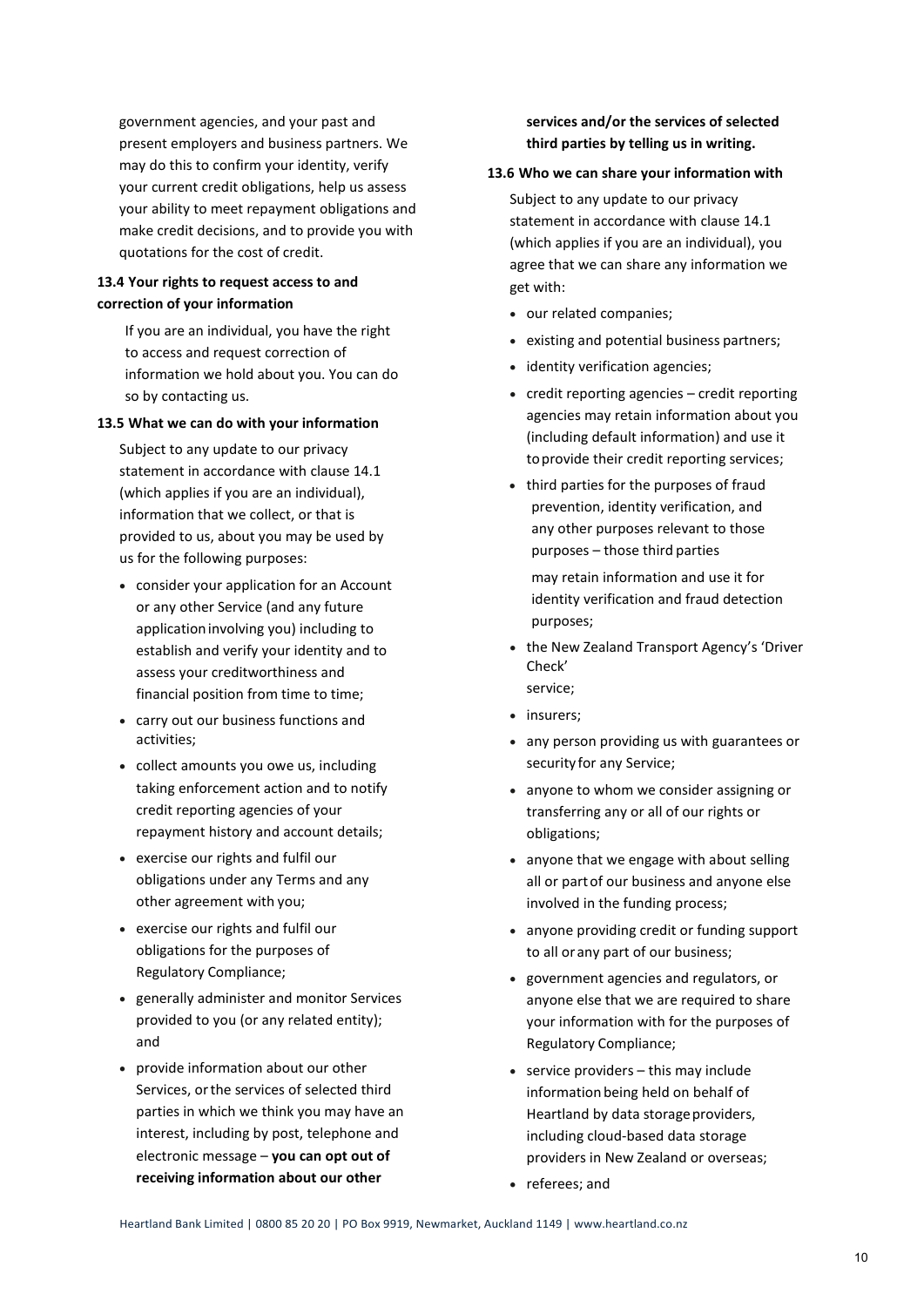• debt recovery agencies.

# **14.** Complaints and disputes

Your satisfaction is very important to us. If you wish to raise a concern or complaint about a Service, or offer feedback, we encourage you to get in contact.

- In the first instance, please get in touch with yourusual point of contact at Heartland and we will make sure your complaint is investigated promptly.
- Alternatively, please email us at [complaints@heartland.co.nz o](mailto:complaints@heartland.co.nz)r call us on 0508 432 785 and ask to speak with a member of the Customer Services Team.
- If a solution can't be found or you are unsatisfiedwith the outcome, you can contact our approved dispute resolution scheme being the Banking Ombudsman, an independent party who helps sort out unresolved complaints. This service is free of charge. You can contact the Banking Ombudsman at:

#### **Banking Ombudsman Scheme**

|                                 | Address Freepost 218002, PO   |
|---------------------------------|-------------------------------|
| Box 25327, Featherstone Street, |                               |
|                                 | Wellington 6146               |
| Phone                           | 0800 805 950 / +64 4 915 0400 |
| Email                           | help@bankomb.org.nz           |

## **15.** General

## **15.1 Change of details**

You agree to give us at least 14 days' advance notice

of:

- any changes to your name, ownership, Authorised Persons or contact details;
- any change in your legal status or capacity or your tax residence status; or
- any change in your rights in any Account or any other change affecting your relationship with us.

#### **15.2 Communications**

• You must give notices and other formal communications to us in writing, which may be by means of an electronic message, using the details provided by

us.

- We must give notices and other formal communications to you in writing, which may be by means of an electronic message, using the details provided by you or any other details we reasonably believe to be your details. In some circumstances, we may instead communicate with you indirectly through the Website, our branches, the internet or the media, or otherwise as we see fit and permitted by applicable law.
- Notices and other communications given inwriting will be deemed to have been received by the addressee:

(a) if delivered personally, at the time of service;

- (b) if sent by post, on the fourth business day after being posted by prepaid postage; or
- (c) if sent by electronic message, on the second business day after sending.
- The conditions relating to sending and receiving information in electronic form are those in the Contract and Commercial Law Act 2017, Part 4 (and any other applicable law from time to time). Where you have given us an electronic message address, you consent (unless otherwise requested in writing) to receiving information (including, but not limited to, information required by law) in electronic form, by means of an electronic communication, and signed by means of an electronic signature. This may include receiving electronic messages allowing access to statements from a website or by means of the internet.

## **15.3 Assignment by you**

You cannot assign, transfer, mortgage or grant a security interest in respect of your rights or obligations under any Terms or in any Account, including credit balances, except in favour of Heartland, or with our written consent.

#### **15.4 Assignment by Heartland**

We can choose to assign any of our rights or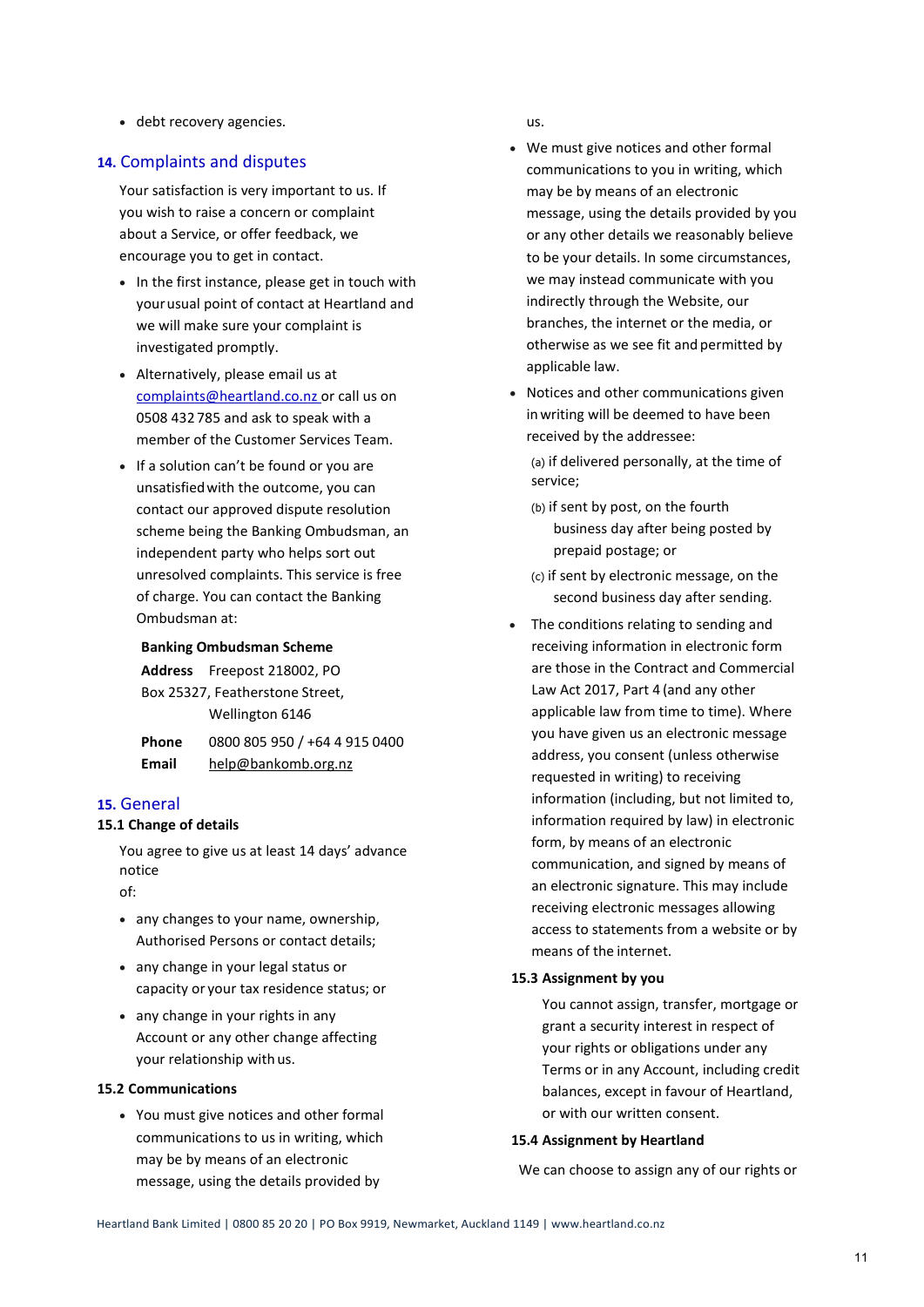transfer any of our obligations under any Terms without your specific consent, and each of our assignees and transferees hasthe same rights against you under the Terms as if it were named in the Terms in place of us.

#### **15.5 Waiver**

No delay or failure to act will be construed as a waiver or will in any way prejudice our rights under any Terms.

#### **15.6 When any Term does not legally "work"**

If any Terms are held to be invalid, illegal orunenforceable that Term will be severed and the remaining Terms will be enforceable.

#### **15.7 Consumer Guarantees Act 1993**

To the extent permitted by law, the provisions of the Consumer Guarantees Act 1993 will not apply to any Service provided to you where you use the Account or receive the relevant Service for business purposes.

#### **15.8 Governing law**

Your relationship with us, and all Services provided by us, is governed by and must be interpreted under New Zealand law.

## **16.** Dictionary

In these General Terms:

**Account** means any deposit or transaction account you have with Heartland, or any other account you have with Heartland to which these General Terms apply

**assign** means to pass rights to another person (but not obligations)

**Authorised Person** means any person whose name or position you notify to us as being authorised to act on your behalf, and any other person we reasonably believe to be a person authorised by you

**bankrupt** includes the bankruptcy of, and entry into, any "non-asset procedure" (which is an alternative to bankruptcy), by you, or if you are not an individual, your dissolution, liquidation, receivership, administration and winding-up

**business day** means a day (other than a

Saturday, Sunday or public holiday), on which registered banks are openfor general banking business in New Zealand

**Card** means any credit or debit card issued by us to you (including any renewal, replacement or additional card)

**cost** includes all commissions, charges, losses, expenses (including legal fees on a solicitor and own client basis) and taxes that we incur

**Customer** or **you** means the recipient of any Services provided by us

**Deposit Bag** means the deposit bag issued by us for the purposes of the service available to certain customers to allow them to make unaccompanied deposits in accordance with these General Terms

**due** means owed to us on a specific date **General Terms** means these account and service general terms and conditions

**Heartland** (and "**we**" or "**our**") means Heartland Bank Limited

**law** and **legal requirements** means any law, regulation, rule, official directive, order, request, guideline or consent (whether or not having the force of law) of any governmental body or regulatory authority and, if not having the force of law, with which responsible entities in the position of the relevant party would normally comply **liable** means legally responsible

**Password** means each password chosen or used by you for access to your Account or any Services, whether generally or in relation to specific Services or specific means of accessing any Services. This includes:

- your personal identification number (PIN) relating to the use of any Card;
- your ID code used for telephone banking; and
- your login/user name and password for our online services

**Person** means an individual and any entity, such as a company, whether or not it exists as a separate "person" at law **Regulatory Compliance** means the